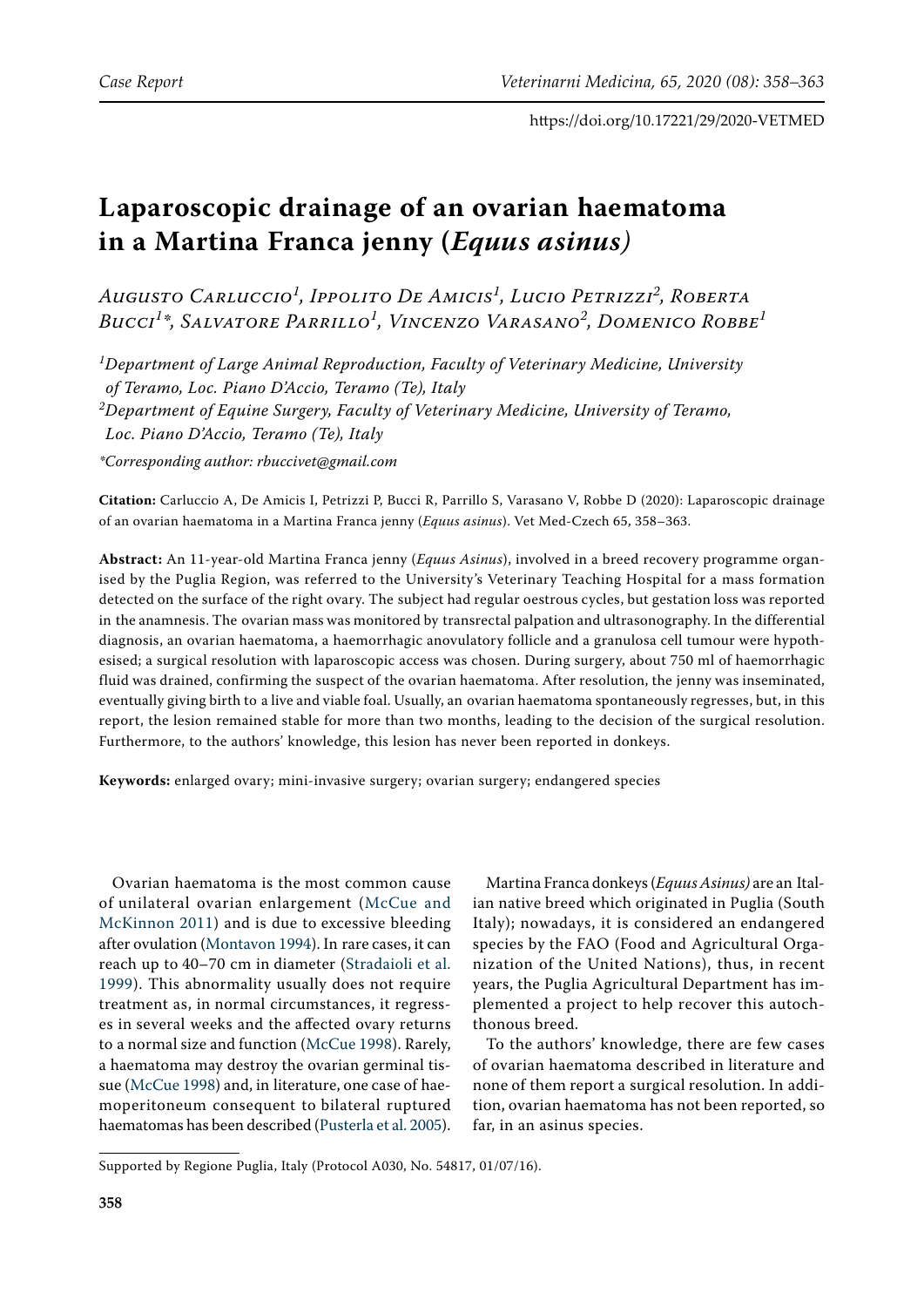#### **Case presentation**

An 11-year-old Martina Franca jenny was referred to the Large Animals Reproduction Service of the University of Teramo. The subject had been approved for reproduction purposes and belongs to a breed recovery programme; hence, the recovery of the jenny's fertility was essential for the preservation of the Martina Franca donkey breed.

The reason for the admission was a spontaneous gestation loss on the  $228<sup>th</sup>$  day of gestation during the current breeding season. The reproductive anamnesis reported regular oestrous cycles and an atterm-birth of a live and viable foal that took place two years previously.

The clinical examination result was within normal limits with a good physical condition of the jenny. The complete gynaecological examination ([Zent](#page-5-5)  [and Steiner 2011](#page-5-5)) did not detect any alteration of the external genitalia.

The transrectal palpation ([Bowman 2011\)](#page-4-0) revealed that the uterine body and horns were normal in size, tone and consistency with no alteration. The left ovary was found to be of normal size (about 3 cm in diameter), however, the palpation of the right ovary revealed a severely enlarged ovary (cross sectional diameter over 10 cm) with a smooth surface.

An ultrasonographic examination [GE Logiq Book XP; Scil Vet, Treviglio (BG), Italy] of the reproductive tract was performed to complete the routine gynaecological investigation of the jenny ([Carnevale](#page-4-1)  [and Olsen 2011](#page-4-1)).

A 7.5 MHz linear probe was used to perform the transrectal ultrasonography: the uterine body and the horns and the left ovary were normal for the breeding season. The right ovary was only partially visible, showing an anechoic structure with a central hyperechoic texture.

To complete the evaluation on the right ovary, a transabdominal ultrasonography was performed. A 3.5 MHz convex probe was placed on the right paralumbar fossa: cranially to the ovarian surface, a neoformation was found. It appeared as an anechoic rounded structure, of approximately 14 cm in diameter, with a central hyperechoic area [\(Figure 1](#page-1-0)). The left ovary showed small follicles (less than 2 cm), one follicle of about 2.5 cm and a corpus luteum at the transabdominal examination.

Blood samples were collected to perform a haematologic and biochemical analysis. The results are

1 L 13.86 cm<br>2 L 13.99 cm

Figure 1. Neoformation on the surface of the right ovary confirmed by the transabdominal ultrasound

shown in [Table 1](#page-2-0) and are within the normal limits for the species [\(Gloria et al. 2018](#page-4-2)).

To confirm the regularity of the oestrous cycle, the patient was clinically monitored for two months.

Blood samples were collected every 3 days for 21 days for the progesterone measurements [\(Contri](#page-4-3) [et al. 2014](#page-4-3)). The hormone detection was performed by a radioimmunoassay and the results are shown in [Figure 2](#page-2-1). This finding confirmed the jenny's regular cyclicity. In addition, the physical and ultrasonographic characteristics of the ovarian formation did not change during the observation period.

#### **Treatment and follow up**

The lesion that persisted for more than two months led to the decision of a surgical resolution with fluid drainage. The procedure took the risks of rupture of the haematoma ([Pusterla et al. 2005](#page-5-4)) and destruction of the germinal tissue ([McCue](#page-5-3) [1998\)](#page-5-3) under consideration.

A standing laparoscopic procedure was chosen as its advantages are well known and include minor surgical trauma and direct visualisation of the abdominal viscera ([Petrizzi et al. 2020](#page-5-6)).

The jenny was prepared for surgery with a 24 hour fast; water was not restricted. The patient was premedicated with acepromazine (50 µg/kg) intravenously, i.v.) and sedated with detomidine (10  $\mu$ g/kg i.v.) and butorphanol (40  $\mu$ g/kg i.v.). During surgery, a continuous rate infusion of detomidine (0.16 µg/kg) was administered.

<span id="page-1-0"></span>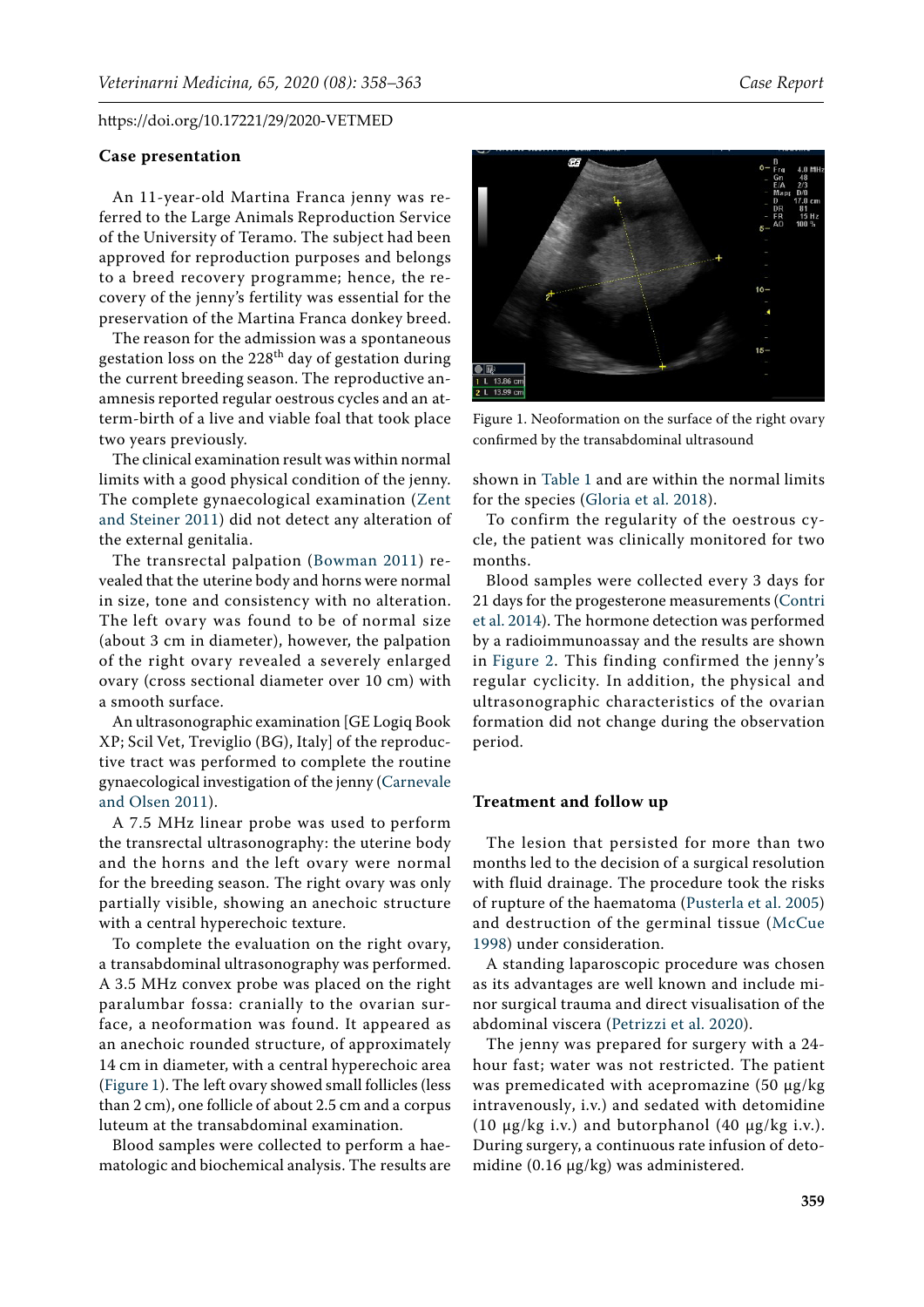| Blood count            |         |               | Biochemical blood analysis |                  |               |
|------------------------|---------|---------------|----------------------------|------------------|---------------|
| Value (units)          | results | ranges        | Value (units)              | results          | ranges        |
| $RBC \times 10^6$ (ml) | 6.67    | $5.5 - 12.5$  | AST (IU/I)                 | 127              | $60 - 280$    |
| Hb(g/l)                | 134.2   | $110 - 190$   | $TRI$ (mg/l)               | 1 3 3 0          | $560 - 1400$  |
| Hct(%)                 | 32.71   | $31.5 - 50.5$ | TP                         | 6.8              | $5.9 - 7.3$   |
| MCV(f)                 | 48.8    | 37.9-58.0     | AMY (IU/l)                 | 2                | $1.0 - 8.0$   |
| MCH(Pg)                | 20.11   | $10.0 - 18.0$ | $\gamma$ -GT (IU/l)        | 18.2             | $3.6 - 20.60$ |
| $MCHC$ (Pg)            | 41.03   | $31.0 - 37.0$ | ALT (IU/l)                 | 3                | $90 - 270$    |
| $RDW$ $(\%)$           | 17.38   | $16.5 - 24.8$ | ALB(g/l)                   | 36               | $29 - 37$     |
| $PLT \times 10^3$ (ml) | 360     | 100-600       | BUN (mg/l)                 | 200              | 150-400       |
| <b>MPV</b>             | 11      | $5.3 - 7.1$   | CK (IU/I)                  | 56               | $90 - 270$    |
| PDW                    | 58.37   |               | CHOL (mg/l)                | 780              | $450 - 850$   |
| PCT                    | 0.4     |               | $GLU$ (mg/l)               | 900              | $800 - 1200$  |
|                        |         |               | TBIL (mg/l)                | $\mathbf{1}$     | $9.0 - 26$    |
|                        |         |               | P(mg/l)                    | 30               | $17.5 - 49$   |
|                        |         |               | $CREA$ (mg/l)              | 11               | $9.0 - 15$    |
|                        |         |               | ALP (IU/I)                 | 89               | $85 - 190$    |
|                        |         |               | Ca (mg/l)                  | 108              | $113 - 135$   |
|                        |         |               | $UA$ (mg/l)                | $\boldsymbol{2}$ | $1.0 - 4.0$   |

<span id="page-2-0"></span>Table 1. Blood count and biochemical examination performed at the time of admission

ALB = albumin; ALP = alkaline phosphatase; ALT = alanine aminotransferase; AMY = amylase; AST = aspartate aminotransferase; BUN = urea nitrogen; Ca = calcium; CHOL = cholesterol; CK = creatinine kinase; CREA = creatinine; γ-GT = γ-glutamyltranspetidase; GLU = glucose; Hb = haemoglobin; Hct = haematocrit; MCH = mean corpuscular haemoglobin; MCHC = mean corpuscular haemoglobin concentration; MCV = mean corpuscular volume; MPV = mean platelet volume; P = phosphorus; PCT = plateletcrit; PDW = platelet distribution width; PLT = platelets; RBC = red blood cells; RDW = red blood cell distribution width; TBIL = total bilirubin; TP = total protein; TRI = triglycerides; UA = uric acid

<span id="page-2-1"></span>

Figure 2. Progesterone trend during the observation period. This finding confirmed a regular oestrus cycle

Just before surgery, a Foley urinary catheter was introduced, and a rectal examination was performed to evacuate the rectum. Then, both of the paralumbar fossae were prepared for aseptic surgery, as described by [Petrizzi et al. \(2020\)](#page-5-6). A preoperative broad-spectrum antibiotic therapy was administered (20 mg/kg of ampicillin and 8 mg/kg of gentamicin i.v.), flunixin meglumine was given at 1.1 mg/kg i.v., and then b.i.d. (*bis in die*) for three days.

A bilateral preparation was chosen in case a bilateral approach would be needed. Starting on the left flank, an infiltration of 20 ml of 2% lidocaine solution for each of the intended portals; then a central portal halfway between the horizontal line between the last rib and the ventral tuber coxae was created by a skin sharp incision for about 1 cm, and deep penetration with a blunt trocar (10 mm diameter) inserted a 30 cm long cannula. After creating a pneumoperitoneum to a maximum pressure of 15 mm Hg, two other portals, one dorsal and one ventral were created with the same method, three fingers apart from each other, on the same vertical line. The dorsal portal was used as the optical portal, the distal as an instrumental portal for grasping the ovary, and the central portal to insert the needle (a 5 mm diameter laparoscopic injection cannula with a 1.2 mm diameter needle) for the haematoma aspiration.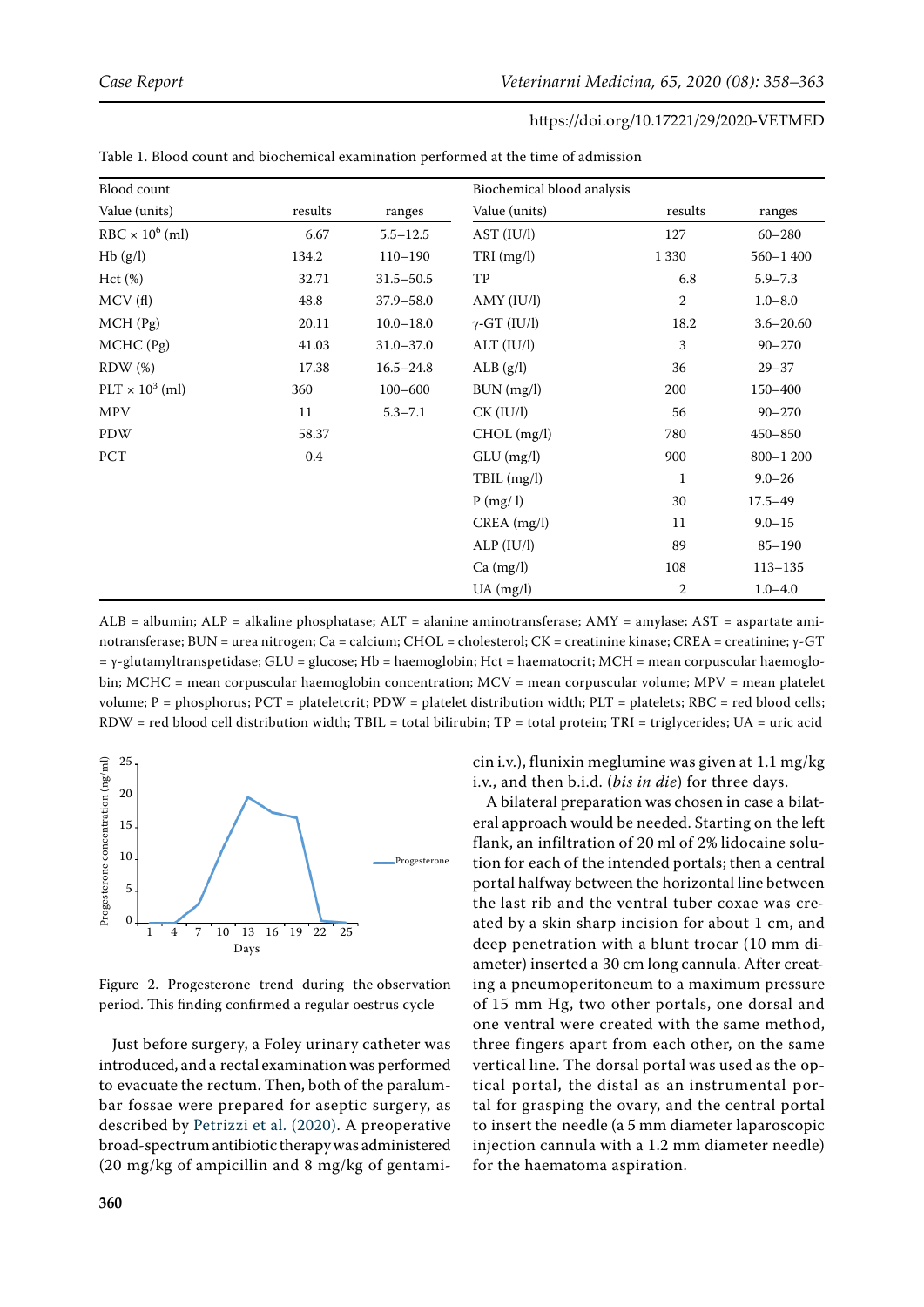The reproductive tract anatomy showed no alterations except for the right ovarian mass: the right ovary showed an enlargement from which 750 ml of haemorrhagic fluid was drained through a laparoscopic needle connected to an aspirating system [\(Figure 3A](#page-3-0) and [3B\)](#page-3-1). At the end of the procedure, the abdomen was deflated and the portals were sutured with skin staples; just the skin was sutured. After surgery, regular ultrasound checks were performed, showing a significant hematoma volume reduction. No other medical treatment was given.

Microscopically evaluated, the lesion mainly consisted of erythrocytes debris, with deposition of haemosiderin in the cytoplasm of the macrophages. A surrounding fibrotic reaction was also observed. The cytopathological report confirmed the diagnosis of an ovarian hematoma.

The following year, during the breeding season, the jenny was monitored and showed regular oestrous cycles. Both ovaries were easily detectable at the transrectal examination and ultrasound. Their characteristics were normal in size and in follicular dynamics, in fact, follicular waves were present on both the transrectal examination and ultrasound.

The oestrous behaviour was revealed using a teaser stallion; when the jenny showed external oestrus signs, close ultrasonographic monitoring was started. Artificial insemination was performed when the dominant follicle exceeded 35 mm in diameter and fresh semen from a stallion of proven fertility was used.

An ultrasonographic pregnancy diagnosis was performed 14 days after ovulation and confirmed on the 25<sup>th</sup> day, detecting a foetal heartbeat.

The jenny was housed at the Veterinary University Teaching Farm throughout the pregnancy and delivered a live and viable foal after 361 days of gestation.

#### **Differential diagnosis**

Granulosa cell tumours, haemorrhagic anovulatory follicles, ovarian haematomas, teratomas and abscesses are the most common causes of ovarian enlargement ([Ramirez et al. 1999;](#page-5-7) [Lefebvre et al.](#page-4-4) [2005](#page-4-4); [Schlafer 2011\)](#page-5-8). Ultrasonographic features, oestrous cycle characteristics and behavioural observation are used to evaluate ovarian abnormalities and allow for the identification of the most probable pathology ([McCue et al. 1998](#page-5-3)).

A granulosa cell tumour frequently produces testosterone and inhibin, causing aggressive or stallion-like behaviour and an anoestrus or an irregular oestrous cycle ([Card 2011](#page-4-5)). In addition, a granulosa cell tumour often shows a multicystic or honeycomb structure at the ultrasound examination ([Card 2011;](#page-4-5) [McCue and McKinnon 2011\)](#page-5-0).

<span id="page-3-1"></span>During the two months of clinical observation, the jenny never showed any behavioural changes; the progesterone measurement confirmed the regularity of the oestrous cycle. These findings allowed one to rule out a granulosa cell tumour,

<span id="page-3-0"></span>

Figure 3. (A) Direct laparoscopic visualisation of the ovarian haematoma; (B) Laparoscopic drainage #uterus; \*ovarian haematoma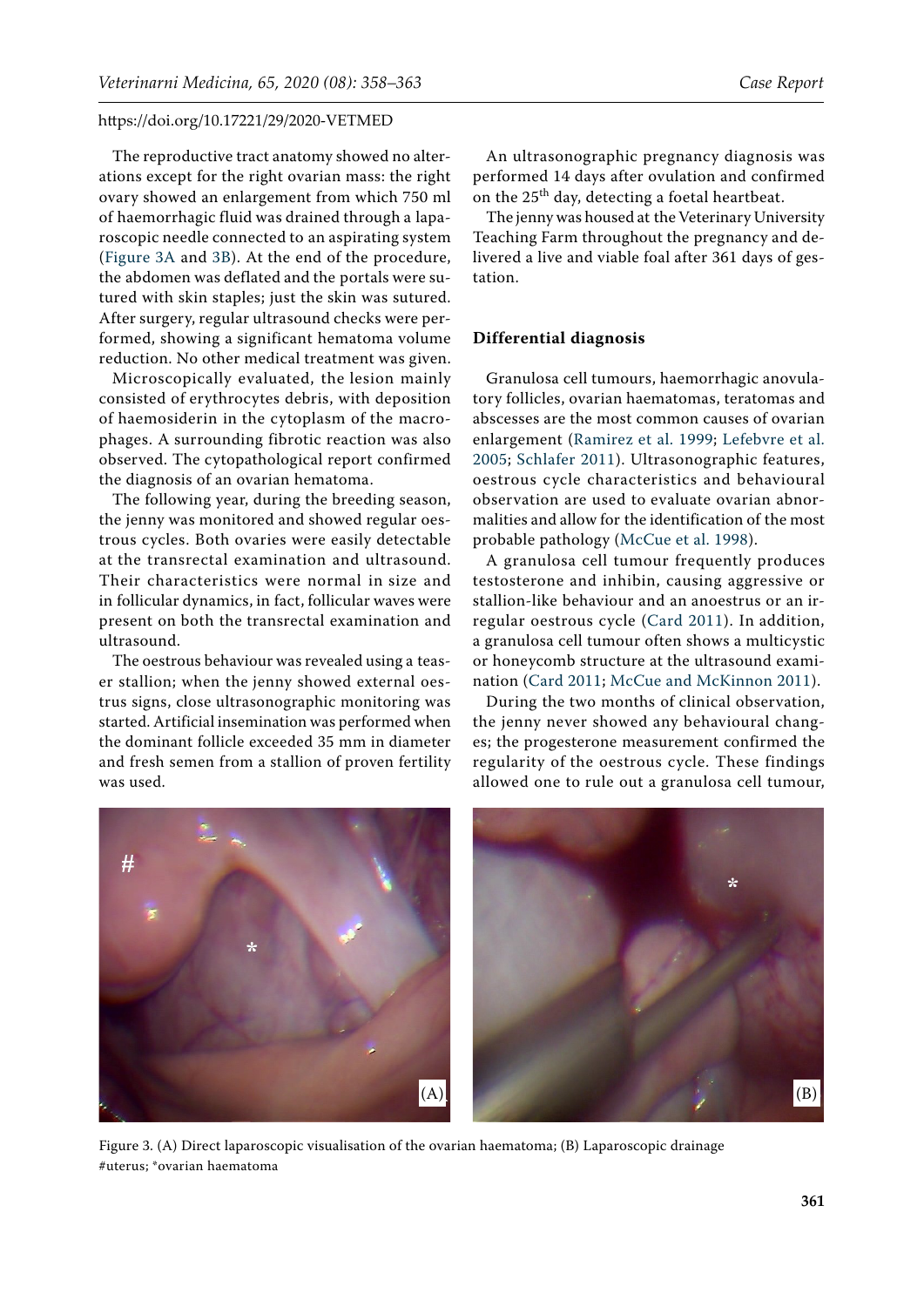without dosing the testosterone, inhibin or anti-Mullerian hormone ([Ball et al. 2008](#page-4-6)).

Haemorrhagic anovulatory follicles derive from an altered ovulation mechanism and, in affected mares, because of the absence of a corpus luteum, the progesterone levels do not exceed the value of 1 ng/ml ([Ghinter et al. 2007\)](#page-4-7). The ultrasonographic features are similar to an ovarian haematoma and treatments with prostaglandins have been reported ([Schlafer 2011](#page-5-8)). Like the previous example, the progesterone serum concentration [\(Figure 3](#page-3-0)) allowed the authors to rule out the hypothesis of a haemorrhagic anovulatory follicle and to avoid the use of unnecessary treatments. Finally, an ovarian haematoma has the ultrasonographic characteristics of an enlarged corpus haemorrhagicum [\(McCue and McKinnon 2011](#page-5-0)) which normally regresses after several weeks, even without any treatment ([McCue 1998](#page-5-3)). Furthermore, the mare's cyclicity usually is not affected ([McCue 1998\)](#page-5-3).

The ultrasonographic findings, the jenny's regular cyclicity and the behaviour all confirmed the hypothesis of an ovarian haematoma.

# **DISCUSSION AND CONCLUSIONS**

Even if an ovarian haematoma is a frequent cause of ovarian enlargement ([McCue 1998](#page-5-3); [McCue and](#page-5-0)  [McKinnon 2011](#page-5-0)), few cases are reported in the literature and none of these report a surgical resolution. In 2003, Curtin reported a case of an 11-year-old mare with an ovarian haematoma. The mare was treated with progesterone to suppress the oestrus cycle and the spontaneous regression of the lesion was awaited. Indeed, this neoformation is reported to spontaneously regress in several weeks ([McCue](#page-5-3)  [1998](#page-5-3); [McCue and McKinnon 2011](#page-5-0)) while not affecting the cyclicity. Nevertheless, these lesions may rupture spontaneously, causing bleeding as reported in one case in a review of cases of acute haemoperitoneum in horses ([Pusterla et al. 2005\)](#page-5-4). This is an extremely rare occurrence, which, however, suggests not to underestimate the lesion, but to closely monitor its clinical course.

The persistence and large size of the ovarian haematoma led the authors to choose a surgical resolution. Specifically, a laparoscopic approach, similar to the one used for a laparoscopic ovariectomy, demonstrated to be effective in treating the ovarian haematoma. To the author's knowledge, it is

the first time that the laparoscopic aspiration of an ovarian haematoma has been described in literature. This procedure was demonstrated to be safe for the jenny and not to affect the fertility, as proved by the birth of a live and viable foal.

# **Acknowledgement**

We thank to Bonavita Alessandro, Di Paolo Lelio and Peli Renato for their valuable technical and laboratory support.

## **Conflict of interest**

The authors declare no conflict of interest.

## **REFERENCES**

- <span id="page-4-6"></span>Ball BA, Conley AJ, MacLaughlin DT, Grundy SA, Sabeur K, Liu IK. Expression of anti-Müllerian hormone (AMH) in equine granulosa-cell tumors and in normal equine ovaries. Theriogenology. 2008 Oct 1;70(6):968-77.
- <span id="page-4-0"></span>Bowman Jr TR. Direct rectal palpation. In: McKinnon AO, Squires EL, Vaala EW, Varner DD, editors. Equine reproduction. 2<sup>nd</sup> ed. Hoboken: John Wiley & Sons; 2011.
- <span id="page-4-5"></span>Card CE. Ovarian neoplasia. In: McKinnon AO, Squires EL, Vaala EW, Varner DD, editors. Equine reproduction. 2<sup>nd</sup> ed. Hoboken: John Wiley & Sons; 2011.
- <span id="page-4-1"></span>Carnevale EM, Olsen LM. Normal anatomy. In: McKinnon AO, Squires EL, Vaala EW, Varner DD, editors. Equine reproduction. 2<sup>nd</sup> ed. Hoboken: John Wiley & Sons; 2011.
- <span id="page-4-3"></span>Contri A, Robbe D, Gloria A, De Amicis I, Veronesi MC, Carluccio A. Effect of the season on some aspects of the estrous cycle in Martina Franca donkey. Theriogenology. 2014 Mar 15;81(5):657-61.
- Curtin DJ. Ovarian hematoma in an 11-year-old Thoroughbred-Hanoverian mare. Can Vet J. 2003 Jul;44(7):589.
- <span id="page-4-7"></span>Ginther OJ, Gastal EL, Gastal MO, Beg MA. Incidence, endocrinology, vascularity, and morphology of haemorrhagic anovulatory follicles in mares. J Equine Vet Sci. 2007 Mar 1;27(3):130-9.
- <span id="page-4-2"></span>Gloria A, Veronesi MC, Carluccio R, Parrillo S, De Amicis I, Contri A. Biochemical blood analysis along pregnancy in Martina Franca jennies. Theriogenology. 2018 Jul 15; 115:84-9.
- <span id="page-4-4"></span>Lefebvre R, Theoret C, Dore M, Girard C, Laverty S, Vaillancourt D. Ovarian teratoma and endometritis in a mare. Can Vet J. 2005 Nov;46(11):1029-33.